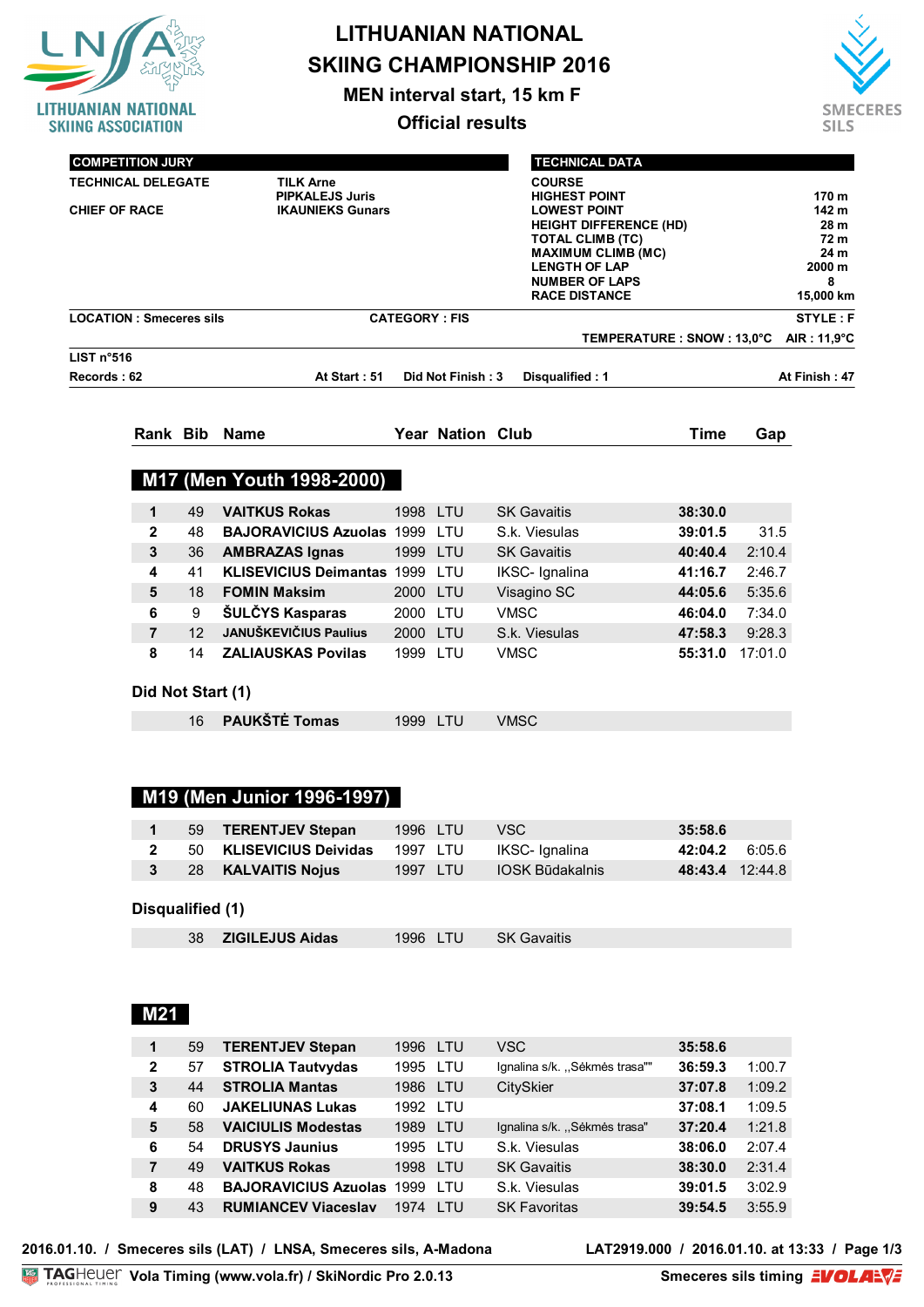## **LITHUANIAN NATIONAL SKIING CHAMPIONSHIP 2016 MEN interval start, 15 km F Official results**



| <b>SKIING ASSOCIATION</b> |          |                |                                   |          |                  |                             |         |                 |
|---------------------------|----------|----------------|-----------------------------------|----------|------------------|-----------------------------|---------|-----------------|
|                           | Rank Bib |                | Name                              |          | Year Nation Club |                             | Time    | Gap             |
|                           |          | 46             |                                   |          |                  |                             |         | 4:22.1          |
|                           | 10       |                | <b>BUTRIMAVICIUS Marijus</b>      | 1982 LTU |                  | Traky KKSC - SK "Mohikanai" | 40:20.7 |                 |
|                           | 11       | 36             | <b>AMBRAZAS Ignas</b>             | 1999     | LTU              | <b>SK Gavaitis</b>          | 40:40.4 | 4:41.8          |
|                           | 12       | 47             | <b>RINDZEVICIUS Marijus</b>       | 1980     | <b>LTU</b>       | S. k. Viesulas / SKIGO.LT   | 40:56.4 | 4:57.8          |
|                           | 13       | 41             | <b>KLISEVICIUS Deimantas 1999</b> |          | LTU              | IKSC- Ignalina              | 41:16.7 | 5:18.1          |
|                           | 14       | 50             | <b>KLISEVICIUS Deividas</b>       | 1997     | LTU              | IKSC- Ignalina              | 42:04.2 | 6:05.6          |
|                           | 15       | 32             | <b>SVEDAS Ramunas</b>             | 1968     | LTU              | skigo                       | 43:10.8 | 7:12.2          |
|                           | 16       | 31             | ŠČERBAVIČIUS Edvardas             | 1981     | LTU              | Fortūna OK                  | 43:18.6 | 7:20.0          |
|                           | 17       | $\overline{4}$ | <b>ŠULČYS Nerijus</b>             | 1968     | LTU              |                             | 43:24.8 | 7:26.2          |
|                           | 18       | 30             | <b>AMBRAZAS Svajūnas</b>          | 1967     | LTU              | S-Sportas                   | 43:32.2 | 7:33.6          |
|                           | 19       | 18             | <b>FOMIN Maksim</b>               | 2000     | LTU              | Visagino SC                 | 44:05.6 | 8:07.0          |
|                           | 20       | 9              | <b>ŠULČYS Kasparas</b>            | 2000     | LTU              | <b>VMSC</b>                 | 46:04.0 | 10:05.4         |
|                           | 21       | 12             | JANUŠKEVIČIUS Paulius             | 2000     | LTU              | S.k. Viesulas               | 47:58.3 | 11:59.7         |
|                           | 22       | 28             | <b>KALVAITIS Nojus</b>            | 1997     | LTU              | <b>IOSK Būdakalnis</b>      |         | 48:43.4 12:44.8 |
|                           | 23       | 20             | <b>DINDA Mindaugas</b>            | 1955     | LTU              | Dainava                     | 50:13.2 | 14:14.6         |
|                           | 24       | 17             | <b>SEMIONOVAS Andrius</b>         | 1989     | LTU              | Dusetoa                     | 51:41.1 | 15:42.5         |
|                           | 25       | 1              | <b>GUMENIKOVAS Andrejus</b>       | 1962     | LTU              | OK DAINAVA                  | 52:37.8 | 16:39.2         |
|                           | 26       | 26             | TIŠKUS Artūras                    | 1986     | LTU              | OSK Telšiai                 | 54:04.1 | 18:05.5         |
|                           | 27       | $\overline{2}$ | <b>CAPLIKAS Laimonas</b>          | 1974     | LTU              | Gavaitis                    | 54:40.8 | 18:42.2         |
|                           | 28       | 21             | <b>SEMIONOVAS Valerijus</b>       | 1962     | LTU              |                             | 54:47.1 | 18:48.5         |
|                           | 29       | 14             | <b>ZALIAUSKAS Povilas</b>         | 1999     | <b>LTU</b>       | <b>VMSC</b>                 | 55:31.0 | 19:32.4         |
|                           | 30       | 24             | RINKEVIČIUS Žilvinas              | 1973 LTU |                  | Lietuvos Energijos Gamyba   |         | 57:17.7 21:19.1 |

#### **Did Not Start (7)**

LITHUANIAN NATIONAL

|                    | 3  | <b>LIUBARTAS Artūras</b> | 1984 LTU |                                |
|--------------------|----|--------------------------|----------|--------------------------------|
|                    | 13 | KAZNAČENKO Timofej       | 1969 LTU | SK "Snaigė"                    |
|                    | 16 | <b>PAUKŠTĖ Tomas</b>     | 1999 LTU | <b>VMSC</b>                    |
|                    | 19 | <b>BIKULČ Artūras</b>    | 1983 LTU | OK Šiurpys/Snow Arena Racing T |
|                    | 23 | <b>KILBAUSKAS Darius</b> | 1987 LTU | Šiurpys OK                     |
|                    | 27 | <b>BALICKIJ Igor</b>     | 1968 LTU | Visaginas                      |
|                    | 29 | <b>PETUCHOV German</b>   | 1969 LTU | Visaginas                      |
|                    |    |                          |          |                                |
| Did Nat Einiah (4) |    |                          |          |                                |

#### **Did Not Finish (1)**

|                  |    | 6 <b>ZILOVAS Devis</b> | 1965 LTU | OSK Takas          |
|------------------|----|------------------------|----------|--------------------|
| Disqualified (1) |    |                        |          |                    |
|                  | 38 | ZIGILEJUS Aidas        | 1996 LTU | <b>SK Gavaitis</b> |

## **M35 (Men Masters ...-1981)**

| $\blacktriangleleft$ | 43 | <b>RUMIANCEV Viaceslav</b>  | 1974 LTU |            | <b>SK Favoritas</b>       | 39:54.5 |         |
|----------------------|----|-----------------------------|----------|------------|---------------------------|---------|---------|
| $\mathbf{2}$         | 47 | <b>RINDZEVICIUS Marijus</b> | 1980     | <b>LTU</b> | S. k. Viesulas / SKIGO.LT | 40:56.4 | 1:01.9  |
| 3                    | 32 | <b>SVEDAS Ramunas</b>       | 1968     | <b>LTU</b> | skigo                     | 43:10.8 | 3:16.3  |
| 4                    | 31 | ŠČERBAVIČIUS Edvardas       | 1981     | LTU        | Fortūna OK                | 43:18.6 | 3:24.1  |
| 5                    | 30 | <b>AMBRAZAS Svajūnas</b>    | 1967 LTU |            | S-Sportas                 | 43:32.2 | 3:37.7  |
| 6                    | 20 | <b>DINDA Mindaugas</b>      | 1955 LTU |            | Dainava                   | 50:13.2 | 10:18.7 |
| 7                    | 1  | <b>GUMENIKOVAS Andrejus</b> | 1962 LTU |            | OK DAINAVA                | 52:37.8 | 12:43.3 |
| 8                    | 2  | <b>ČAPLIKAS Laimonas</b>    | 1974 LTU |            | Gavaitis                  | 54:40.8 | 14:46.3 |
| 9                    | 21 | <b>SEMIONOVAS Valerijus</b> | 1962 LTU |            |                           | 54:47.1 | 14:52.6 |
| 10                   | 24 | RINKEVIČIUS Žilvinas        | 1973     | T TU       | Lietuvos Energijos Gamyba | 57:17.7 | 17:23.2 |

2016.01.10. / Smeceres sils (LAT) / LNSA, Smeceres sils, A-Madona

**LAT2919.000** / 2016.01.10. at 13:33 / Page 2/3<br>Smeceres sils timing **EVOLARVE**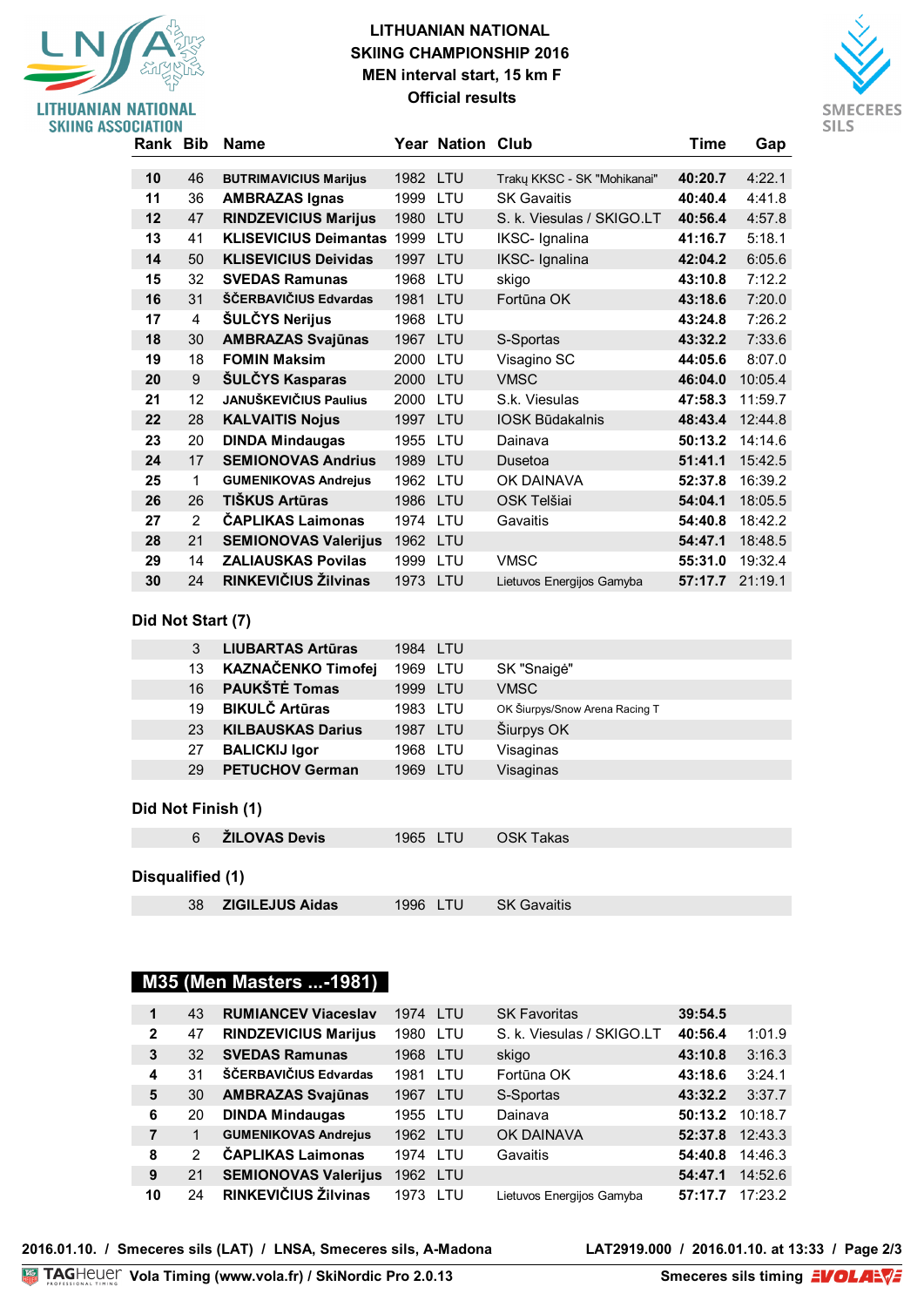| 었                                                    | <b>LITHUANIAN NATIONAL</b><br><b>SKIING CHAMPIONSHIP 2016</b><br>MEN interval start, 15 km F |          |                         |             |      |     |
|------------------------------------------------------|----------------------------------------------------------------------------------------------|----------|-------------------------|-------------|------|-----|
| <b>IIANIAN NATIONAL</b><br><b>SKIING ASSOCIATION</b> |                                                                                              |          | <b>Official results</b> |             |      |     |
| Rank Bib Name                                        |                                                                                              |          | Year Nation Club        |             | Time | Gap |
| Did Not Start (3)                                    |                                                                                              |          |                         |             |      |     |
|                                                      |                                                                                              |          |                         |             |      |     |
| 13                                                   | <b>KAZNAČENKO Timofej</b>                                                                    | 1969 LTU |                         | SK "Snaigė" |      |     |
| 27                                                   | <b>BALICKIJ Igor</b>                                                                         | 1968 LTU |                         | Visaginas   |      |     |

**LOCATION : Smeceres sils CATEGORY : FIS STYLE : F** 6 **ŽILOVAS Devis** 1965 LTU OSK Takas

SMECERES **SILS**